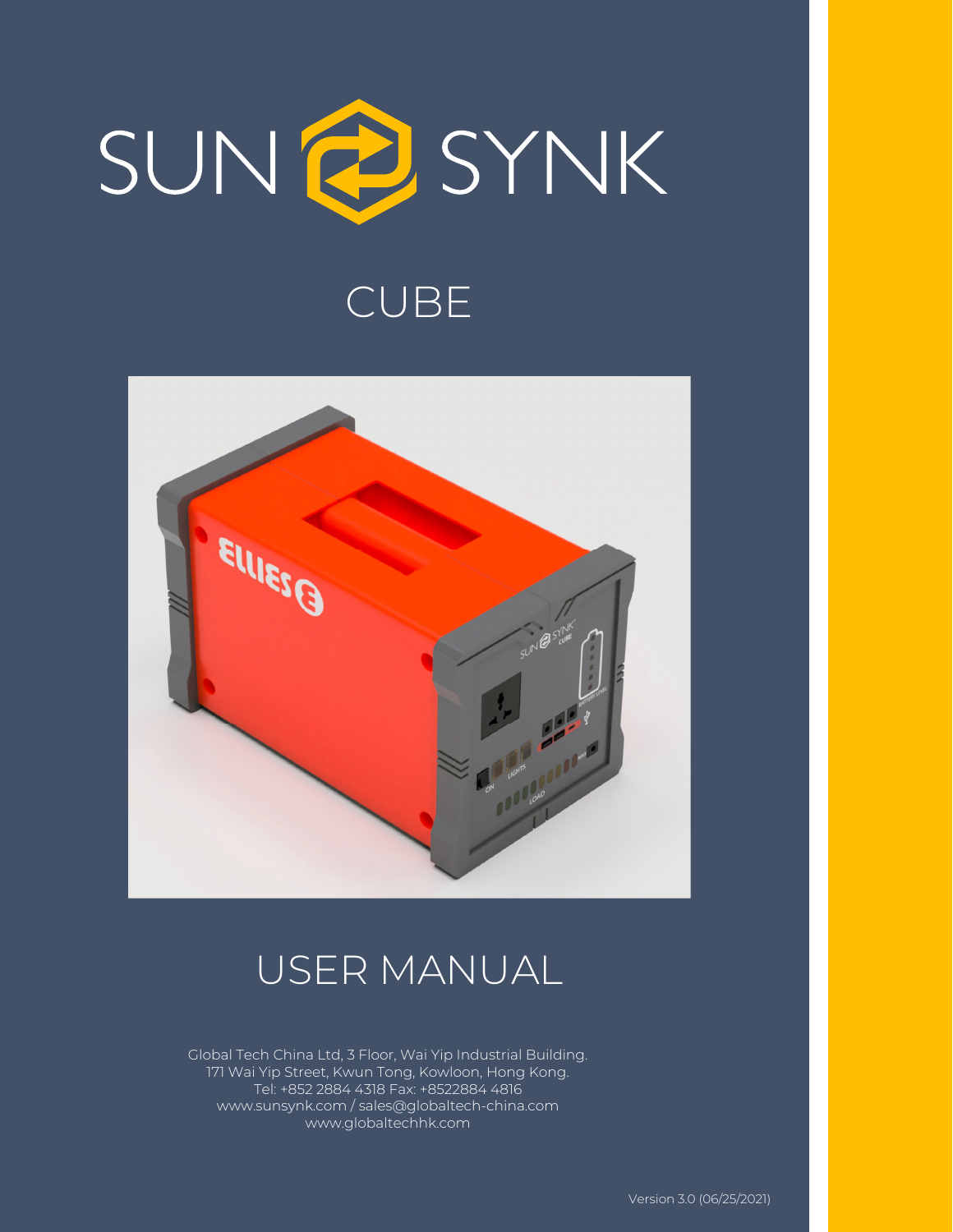## **INDEX**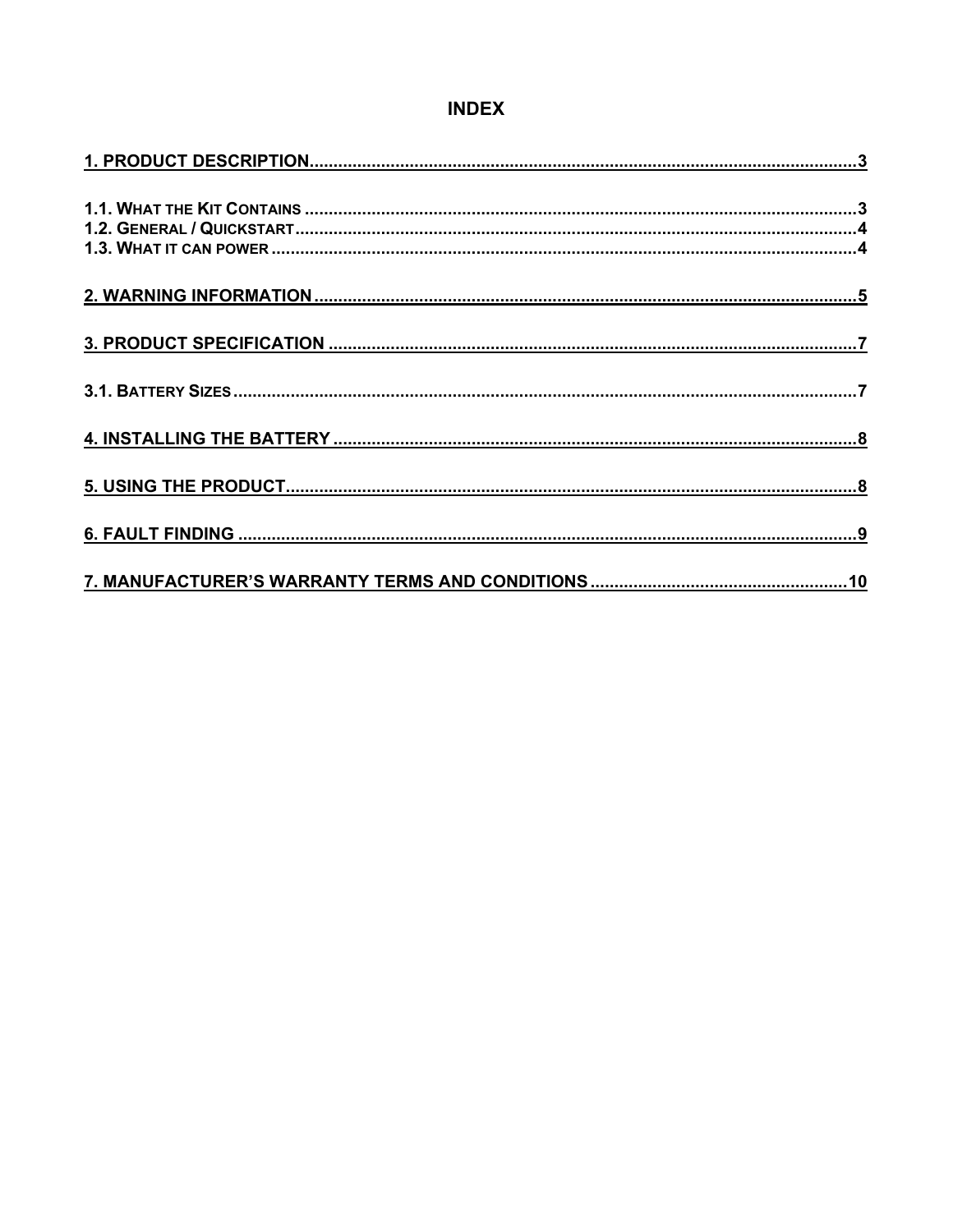## **1. PRODUCT DESCRIPTION**

The Cube is a lightweight all-in-one portable power station built in a compact design. It is the latest fast-charging technology of Portable Power Stations.

It delivers up to 650 Wh coming from lithium batteries (depending on the battery size). The Cube can supply many devices, ranging from lights to laptops, TV, fans, PC, tablet, or smartphones, giving you the confidence to power anything anywhere.

It comes with a built-in inverter to provide two 230VAC sockets to supply your gadgets or appliances. In addition, the Cube can be used permanently connected to mains in order to operate as a backup power supply for household essential devices when the mains fail.

The sockets provide up to 300W of power with a 400W surge capability. Moreover, there are two USB ports and a type C port, two 12V power points, and a 9V power port, like the accessory power ports in your car. Finally, there is an on/off button over each bank of ports to turn off the outputs you are not using.



## **1.1. What the Kit Contains**

- 1 x 300W power station with integral battery charger and solar charge controller;
- $\blacksquare$  2 x DC Adapters Kit (As shown in the figure below);
- Mains connection cables with two pin Euro Plug;
- 2 x 1.00 metre DC connection cables;
- **Lithium battery pack.**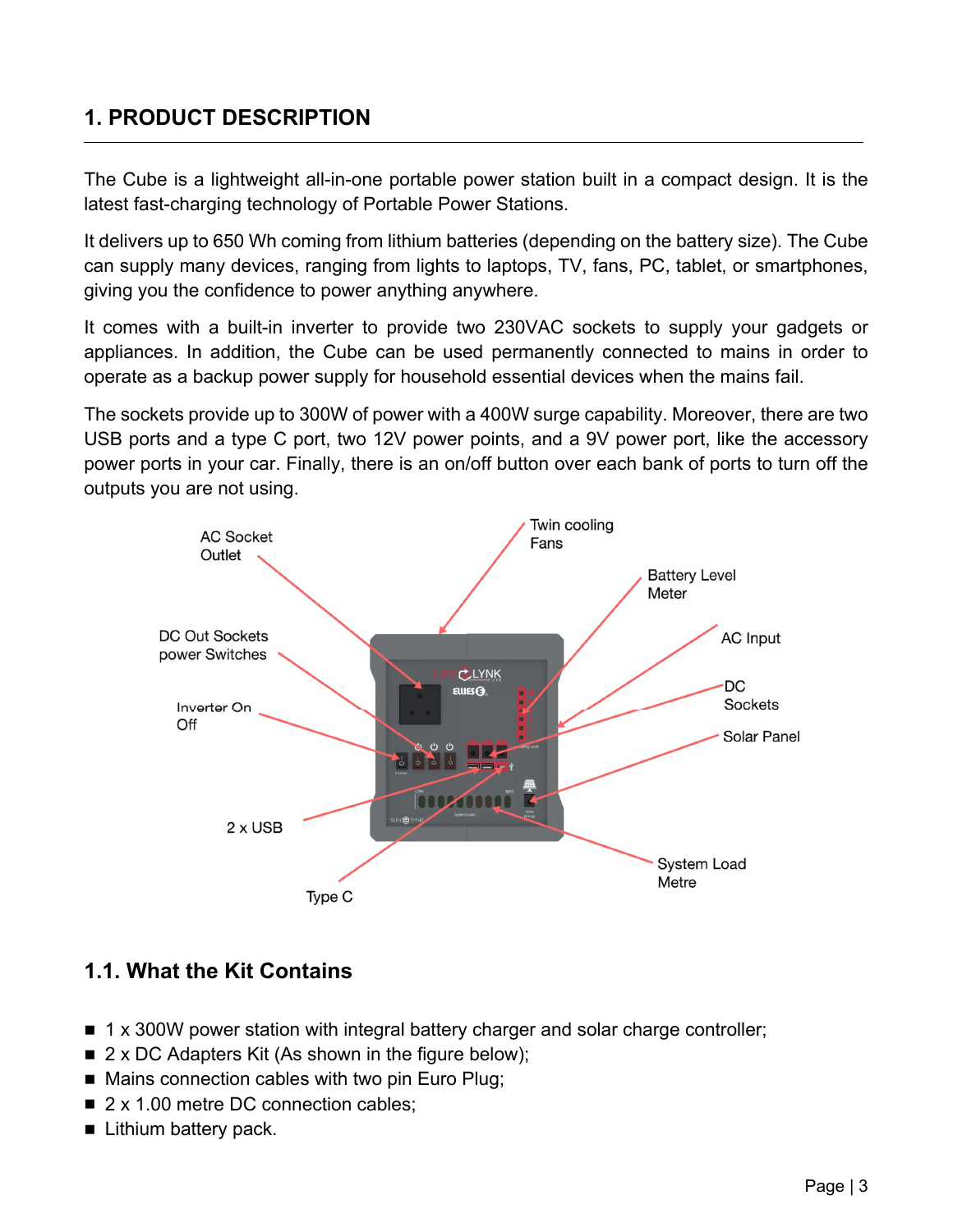## **Connectors for the Cube:**

| $5.5 * 2.5$ mm                            |             | x <sub>1</sub> |                                 |                |                      |
|-------------------------------------------|-------------|----------------|---------------------------------|----------------|----------------------|
| $4.00 * 1.7$ mm                           | $=$         | x <sub>1</sub> |                                 |                |                      |
| $3.5 * 1.35$ mm                           |             | x <sub>1</sub> |                                 |                |                      |
| $3.0 * 1.1$ mm                            |             | x <sub>1</sub> |                                 |                |                      |
|                                           |             |                |                                 |                |                      |
| 1 Metre Fig 8<br>cable with<br>connectors | $5.5 * 2.1$ | 1 Metre        | Adapter<br>Connector<br>Adapter | x <sub>2</sub> | positive<br>polarity |
| <b>LED Terminal</b>                       |             | x <sub>1</sub> |                                 |                |                      |

## **1.2. General / Quickstart**

- 1) Switch off all switches when storing LifeLynk Cube to ensure the battery to remain charged.
- 2) The LifeLynk Cube cannot power loads greater than 300W like heating and air conditioning devices, and some power tools.
- 3) Some devices with motors, small battery chargers, or emergency lights might not be reliably powered by the 230V Modified Sine Wave output of the LifeLynk Cube.

### **1.3. What it can power**

| <b>Output Port</b> | Voltage    | <b>Max Current</b> | <b>Usage</b>                  |
|--------------------|------------|--------------------|-------------------------------|
| <b>USB</b>         | 5V         | 1A                 | <b>Charge Mobile</b><br>Phone |
| Type C             | 12V        | 2A                 | <b>PC or Tablet</b>           |
| 12 V DC            | <b>12V</b> | 2A                 | <b>Power Router</b>           |
| 12 V DC            | 12V        | 2A                 | <b>Power Router</b>           |
| 9 V DC             | 9V         | 1Α                 | <b>Power Router</b>           |
| <b>AC Out Let</b>  | 230V       | 300W               | TV, Fan, Lights               |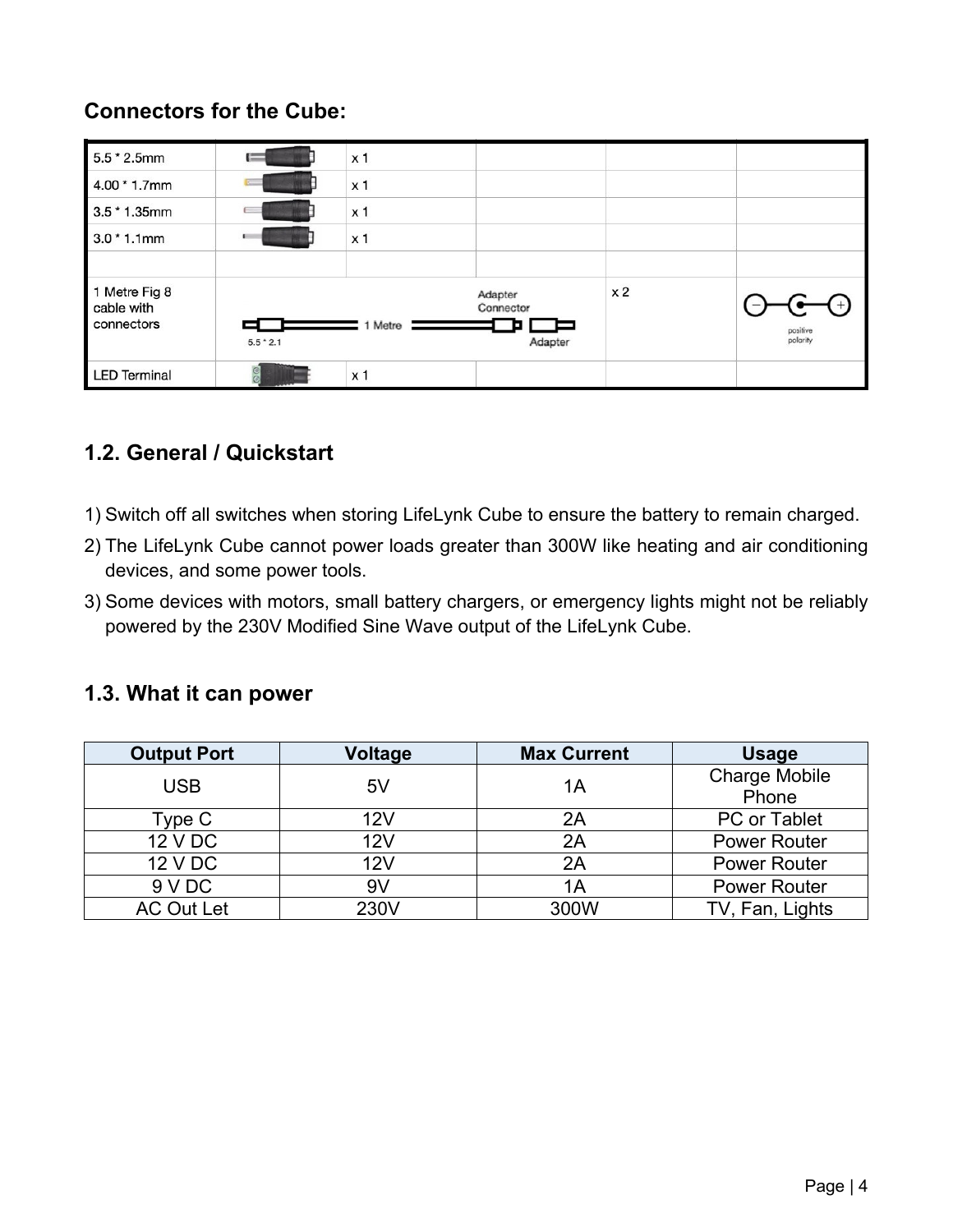

## **2. WARNING INFORMATION**

#### **CONTAINS LITHIUM-ION CELLS**

Lithium-ion cells and battery packs may get hot, explode, or ignite and cause serious injury if exposed to extreme conditions. Ensure to follow the safety warnings listed below:

- Do not connect the battery's positive and negative terminal with any metal object, such as a wire.
- Do not carry or store batteries together with necklaces, hairpins, or other metal objects.
- Do not pierce the battery with nails, strike the battery with a hammer, step on the battery, or subject it to substantial impacts or shocks.
- Do not expose battery to water or saltwater, or allow the battery to get wet.
- Do not place the battery in or near a fire, on stoves, or other high-temperature locations.
- Do not place the battery in direct sunlight, or use or store the battery inside cars in hot weather. Doing so may cause the battery to generate heat, explode, or ignite.
- Do not disassemble or modify the battery. The battery contains safety and protection devices, which, if damaged, may cause the battery to generate heat, explode or ignite.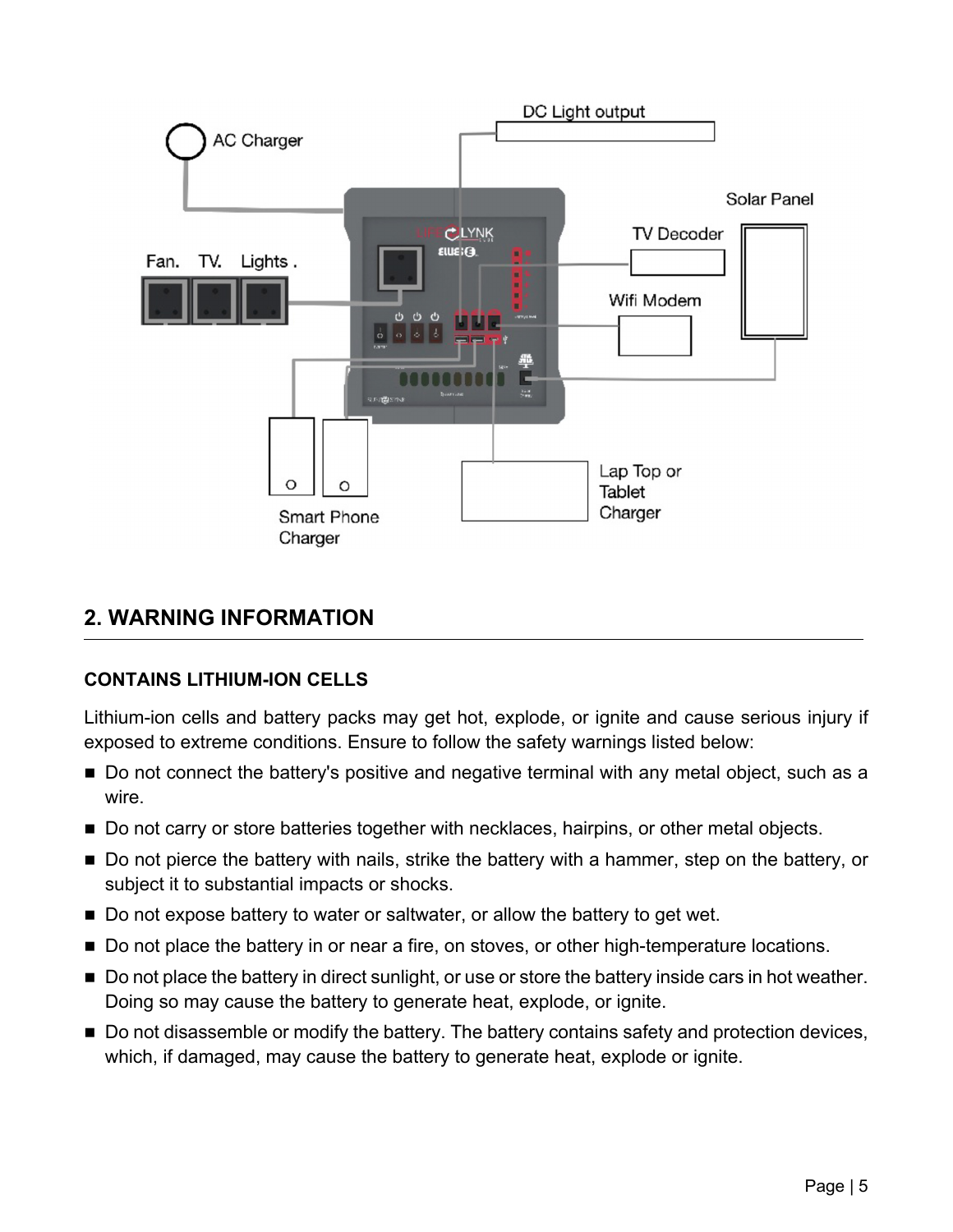- $\blacksquare$  Immediately discontinue use of the battery if, while using, charging, or storing the battery, the battery emits an unusual smell, feels hot, changes color or shape, or appears abnormal in any other way.
- **Do not place the battery in microwave ovens, high-pressure containers, or on induction** cookware.
- $\blacksquare$  In the event the battery leaks and the fluid gets into your eye, do not rub it. Rinse thoroughly with water and immediately seek medical care. If left untreated, the battery fluid could cause damage to the eye.
- ALWAYS maintain in good condition, with repairs only undertaken by a qualified engineer
- Do not block the air ventilation holes.
- Do not place any items on top of product.
- Do not use product if it is dropped or damaged and return for servicing. (See next note about damaged)

### **ELECTRICAL SAFETY**

## WARNING

- This product generates 230V AC voltages.
- Treat the 230V socket and any appliances connected to this socket with the same safety considerations as for any 230V mains appliance.
- Do not use product near water or get the product wet.
- Switch off immediately if product or any connected device gets wet.
- If damaged, immediately unplug it from the 230V mains supply, switch off all the outputs, do not use product, and return it for servicing.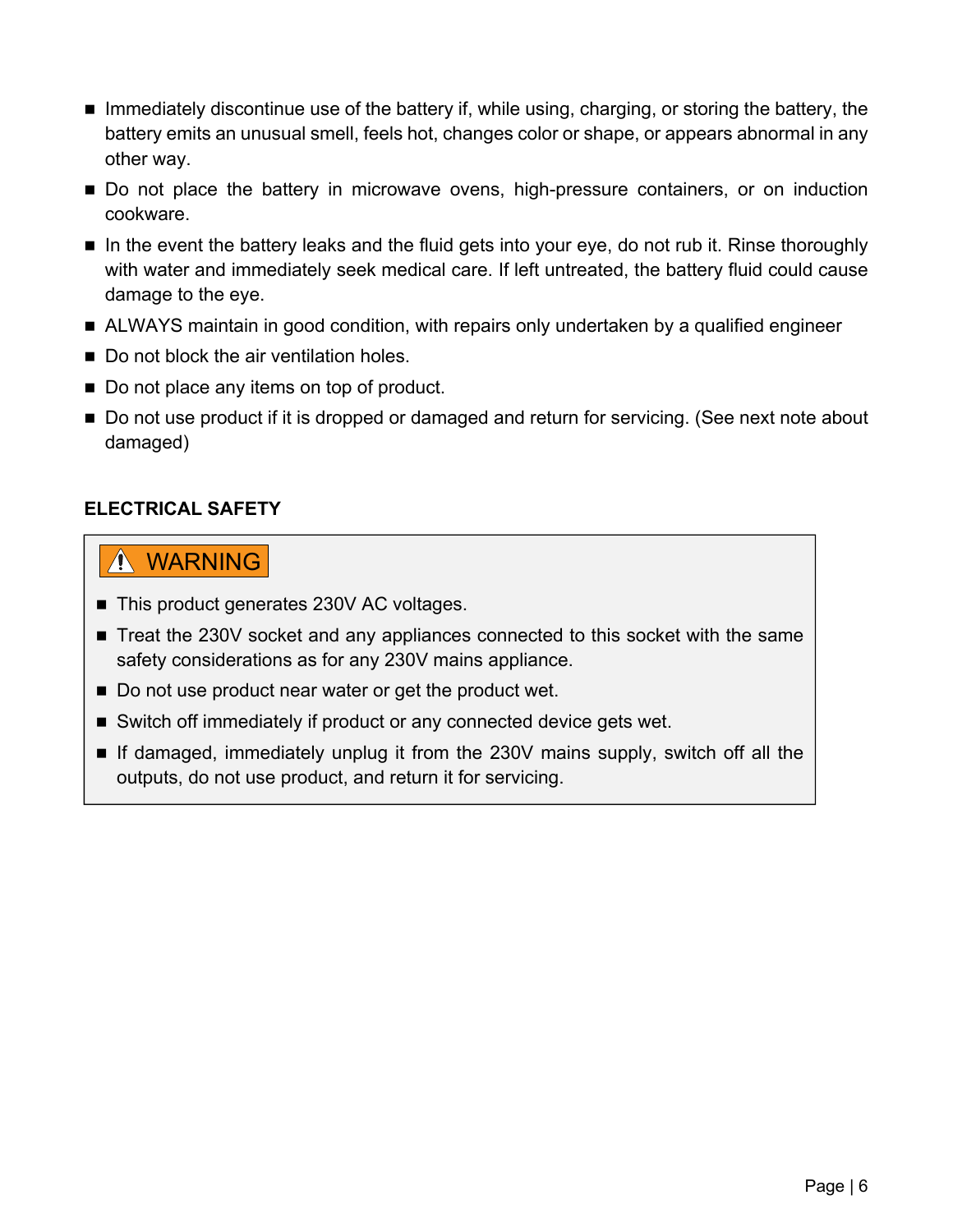# **3. PRODUCT SPECIFICATION**

| <b>Cube</b>                              |                                |  |  |
|------------------------------------------|--------------------------------|--|--|
| <b>Function</b>                          | Power supply / Solar Generator |  |  |
| <b>MODELS</b>                            | See front cover                |  |  |
| <b>Capacity</b>                          | Depends upon the battery size  |  |  |
| Mains Input (To recharge)                | 230 V AC 50 Hz                 |  |  |
| <b>Max Charging Current</b>              | 2 A AC                         |  |  |
|                                          | 4 A Solar                      |  |  |
| <b>Solar Input</b>                       | <b>100 W PWM</b>               |  |  |
| Solar charge voltage                     | 30 V                           |  |  |
|                                          | <b>USB Output</b>              |  |  |
|                                          | Type C Output                  |  |  |
| <b>Outputs</b>                           | 2x 12 V Outputs                |  |  |
|                                          | 1 x 9 V Output                 |  |  |
| <b>AC Outlet</b>                         | 230 V AC 50 Hz                 |  |  |
| Color                                    | <b>RED</b>                     |  |  |
| <b>Case Material</b>                     | <b>ABS</b>                     |  |  |
| <b>Inverter Peak Wattage</b>             | 300 W                          |  |  |
| <b>Inverter Normal Max Running Power</b> | 200 W                          |  |  |
| <b>Inverter efficiency</b>               | Upto 93%                       |  |  |
| <b>Current harmonic Distortion</b>       | $THD < 5\%$                    |  |  |
| <b>Battery Type</b>                      | Lithium Iron Phosphate Battery |  |  |
|                                          | (LiFePO4)                      |  |  |
| <b>Battery voltage</b>                   | 24 V                           |  |  |
| <b>Battery Holder Material</b>           | Nylon 66                       |  |  |
| <b>Battery charging Time (Off Load)</b>  | See Table                      |  |  |
| <b>Battery Charger</b>                   | <b>AC or Solar</b>             |  |  |
| Off load quiescent current               | 200 mA                         |  |  |

# A WARNING

**Only 22-25Voc 36-Cells PV panels must be used or the product may be damaged and warranty will be void.**

## **3.1. Battery Sizes**

There are four batteries sizes to be used with Cube:

| <b>Battery Model</b> | Min<br><b>Batt Wh</b> | <b>Batt</b><br>AH | <b>Equivalent</b><br>mAh | No.<br><b>Cells</b> | Configuration | <b>Max Charge Time</b> |
|----------------------|-----------------------|-------------------|--------------------------|---------------------|---------------|------------------------|
| 150 Wh Mega          | 144 Wh                | 6                 | 42,000 mAh               | 14                  | 7 x 2         | 3.5 Hours              |
| 300 Wh Terra         | 288 Wh                | 12                | 63,000 mAh               | 21                  | $7 \times 3$  | 7.0 Hours              |
| 500 Wh Nova          | 432 Wh                | 8                 | 84,000 mAh               | 28                  | 7 x 4         | 10 Hours               |
| 650 Wh Nova +        | 580 Wh                | 12                | 35                       | 7 x 5               | 14 Hours      |                        |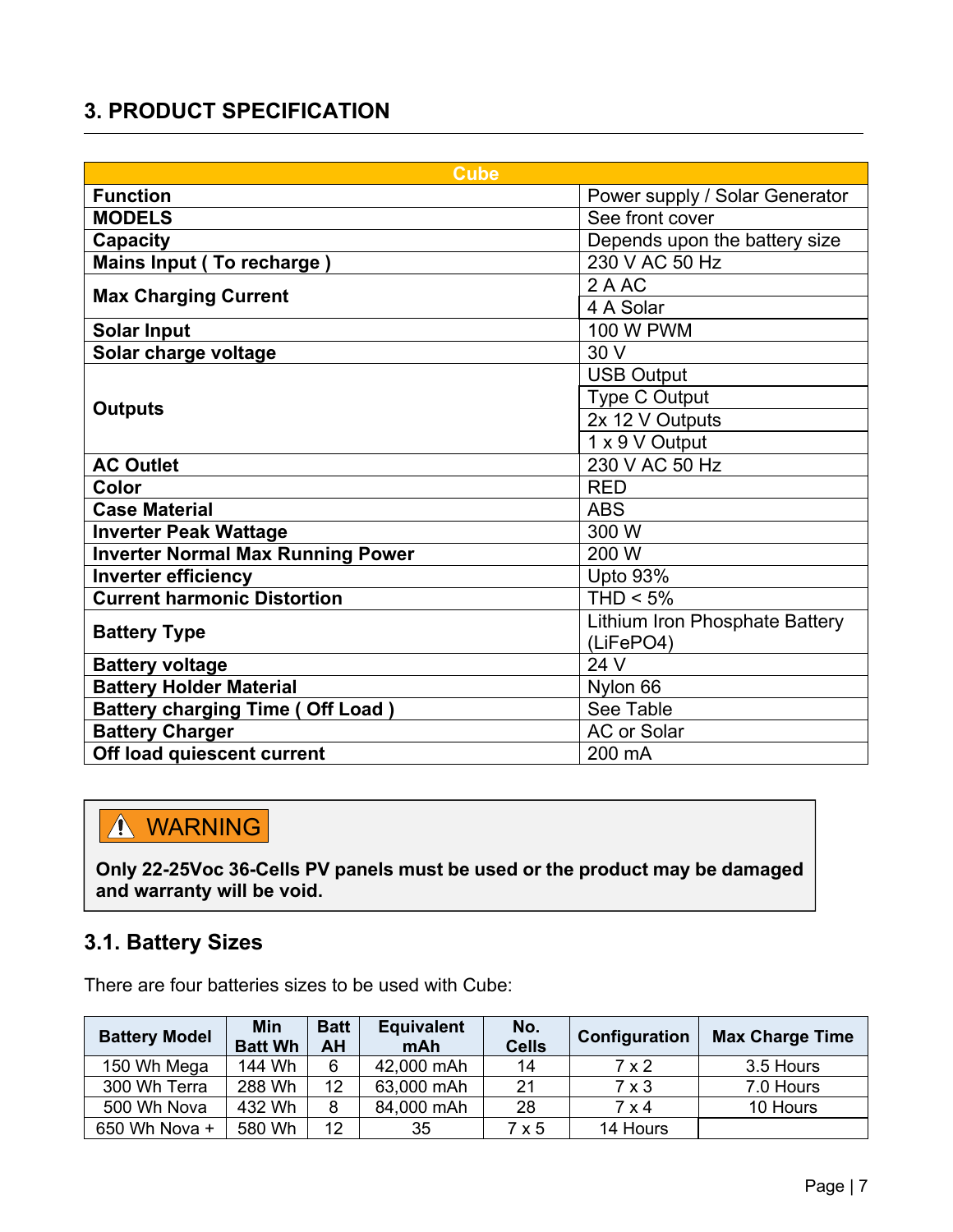| <b>Battery Type</b>        | LiFePO4              |
|----------------------------|----------------------|
| <b>Battery Voltage</b>     | 24V                  |
| <b>Charge Voltage</b>      | 30V                  |
| <b>Charge Current</b>      | 2,000 ma             |
| <b>Max System Power</b>    | 10amp 24V            |
| <b>Typical Ah per cell</b> | 3.00 Ah or 3,000 mAh |

#### **4. INSTALLING THE BATTERY**

Before you can use the Cube, first you must:

- 1) Install the battery
- 2) Charge the battery

To install the battery, connect the two leads (ensure they are fitted tightly).



## **5. USING THE PRODUCT**

**Fully charge the device before using it.** Plug the UPS into the main socket with the cable provided and leave to charge for up to 3 hours before you initially use the product.

1) Check your device is suitable to run from the Lifelynk Cube

2) Check the voltage and current your device uses (See section 1.2). Devices above 1Amp MIGHT not be suitable depending on the devices characteristics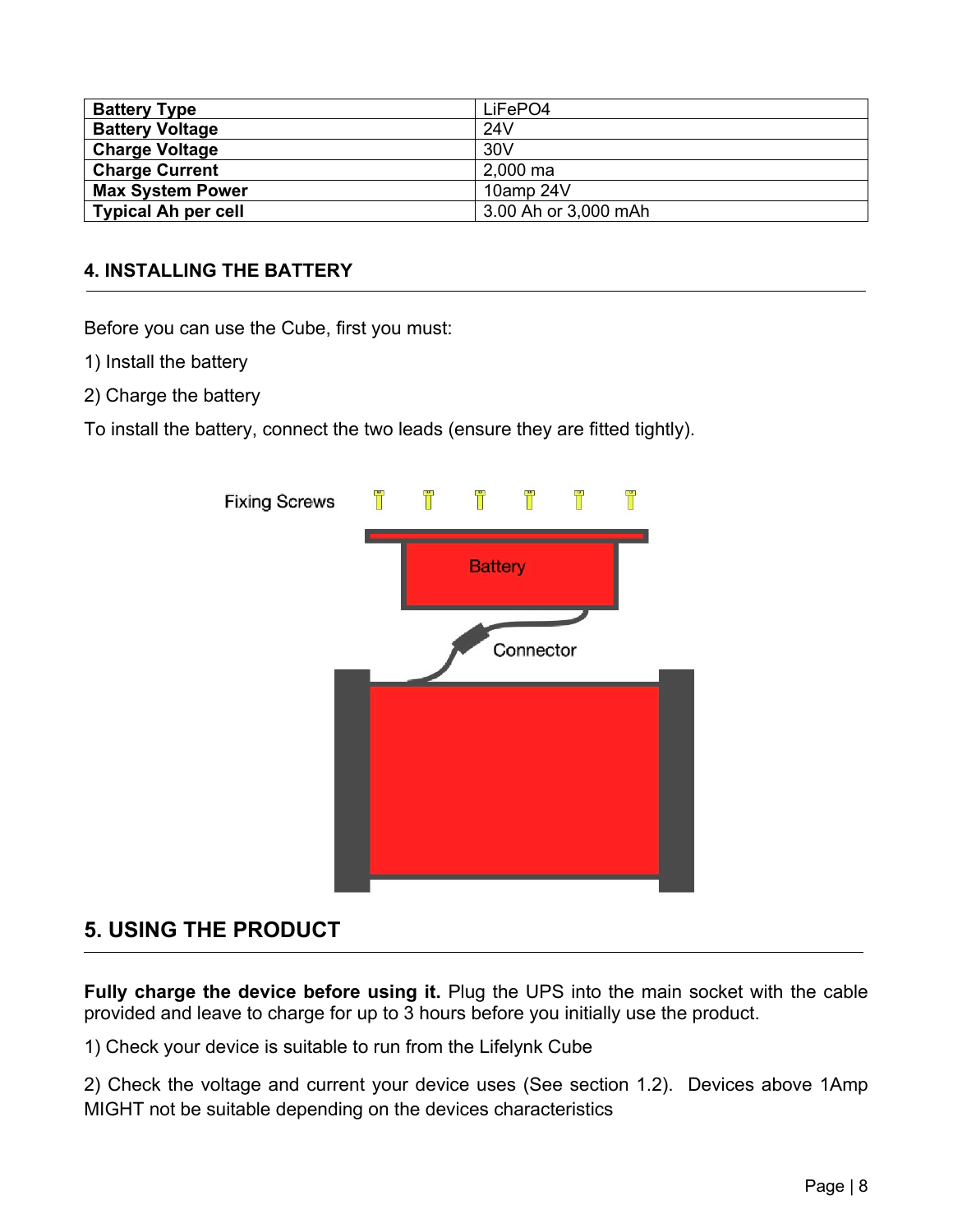3) Check the polarity of the cable. Normally, the metre is positive (It will show on the adapter Most but not all 9V or 12V devices use "Centre Positive" plugs and sockets as shown by the positive polarity symbol which can usually been seen on the devices power supply adapter. If device to be powered is centre negative then a special cable (not supplied) will be needed.



polarity



- 4) Connect the Lifelynk mini to the mains socket and switch on.
- 5) Switch on the Lifelynk Cube. Your device should power up immediately. (If your device does not power up, unplug it and seek for advice)
- 6) Fully charge before first use.

## WARNING

- Select a suitable adapter for your device.
- This product supplies centre positive power and if connected to a centre negative device, the connected device could be damaged. Ensure polarity is correct before connecting any device.
- Incorrectly connecting a 9V device to the 12V output of the Cube could damage the connected device.

## **6. FAULT FINDING**

1) If your LyfeLynk Cube does not operate or charge after following all of the instructions, please try the following steps:

- a. Check that the ON switch is in the correct position.
- b. Check that the battery is charged (look at the charge level LEDs).
- 2) If your LyfeLynk Cube is operating but not powering my equipment:
	- a. Check your unit is compatible with the LyfeLynk.
	- b. Check the connection cable.
	- c. Check that your device is connected to the correct 9V or 12V output socket.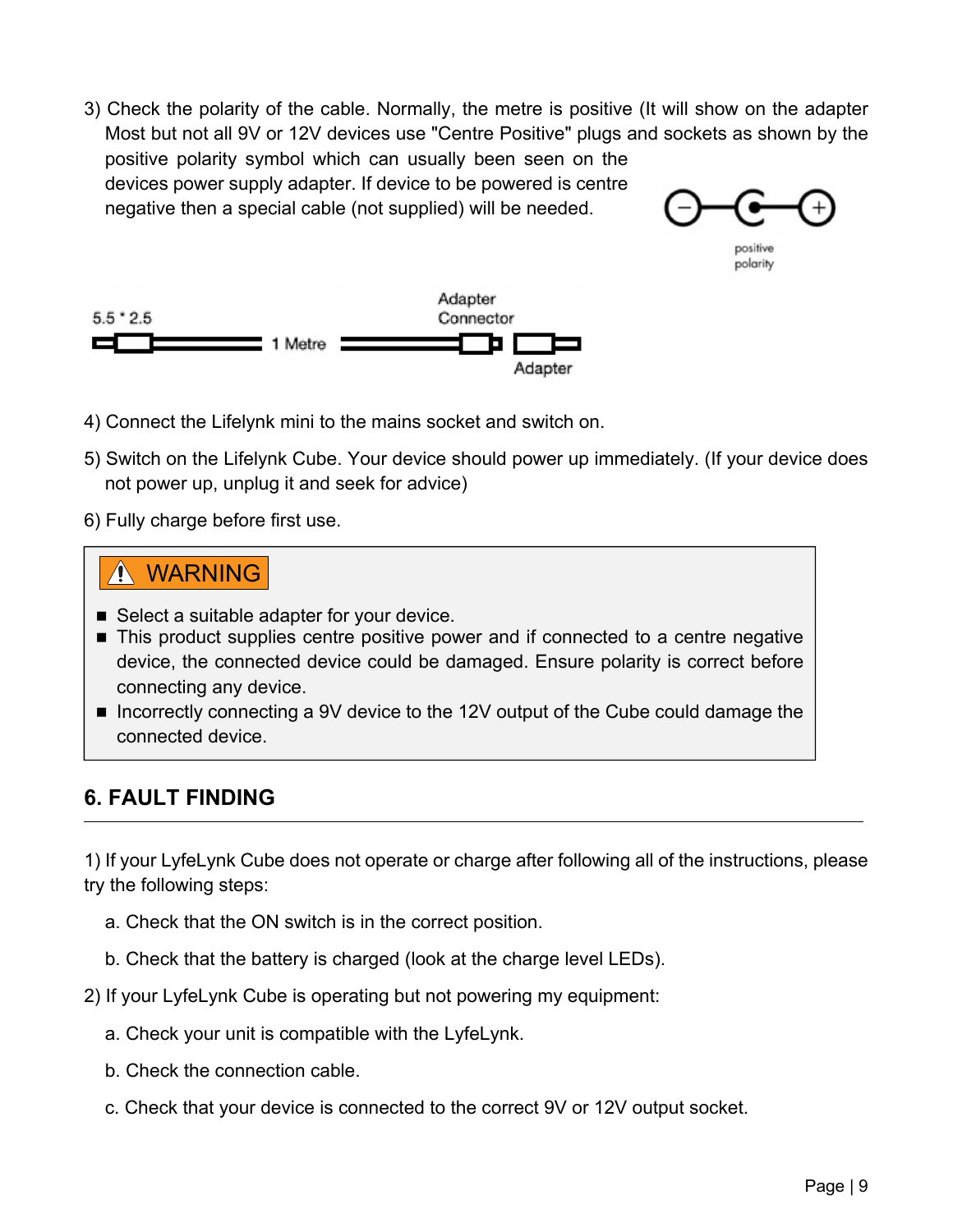- d. Check that you are using the correct adaptor if more than one adaptor fits your device.
- e. Double-check the polarity of your device (Centre Positive).

If any of these recommendations solve your problem, unplug and seek professional help.

#### **7. MANUFACTURER'S WARRANTY TERMS AND CONDITIONS**

1) Global Tech China Limited and Sunsynk Limited (from now on "the Company") now warranty against manufacturing faults of the products for two years under the following terms and conditions:

a) The product must be purchased and installed within one of the following countries: The United Kingdom, the Isle of Man, the Channel Islands, South Africa, Zimbabwe, Botswana, Hong Kong, and Australia. Products purchased and/or installed outside of these countries will not be covered by this warranty under any circumstances.

b) The product must be installed and commissioned in full compliance with the installation instructions provided with the product packages. The product must also meet the requirement of the Benchmark initiative (if applicable).

c) The warranty period will commence from the date of installation. However, if the installation is made after more than six months from the date on which the product was dispatched by the company, the warranty period will commence immediately after six months from the date of manufacture.

d) The product must be confined to domestic or light commercial use only. For this warranty, "light commercial use" is referred to as a semi domestic-commercial environment including but not limited to hair salons, small shops, pubs). Should confusion arise regarding the

determination of "light commercial use" the decision on the determination of the company will be final.

e) The product must be well-maintained following the User Manual guidelines. Failure to maintain the product, poor servicing, or no servicing of the products might invalidate this warranty. Proof of service by competent servicing centers might be required to obtain warranty facilities.

f) During the warranty period, the product must not be serviced, repaired, or altered in by any third party. Any change, alteration, modification, or servicing whatsoever from anyone other than the company will invalidate the warranty with full effect.

g) Following the servicing, repairment, or replacement, any parts or products removed from your product will be taken as owner by the company. You will not have any claim for such parts or products.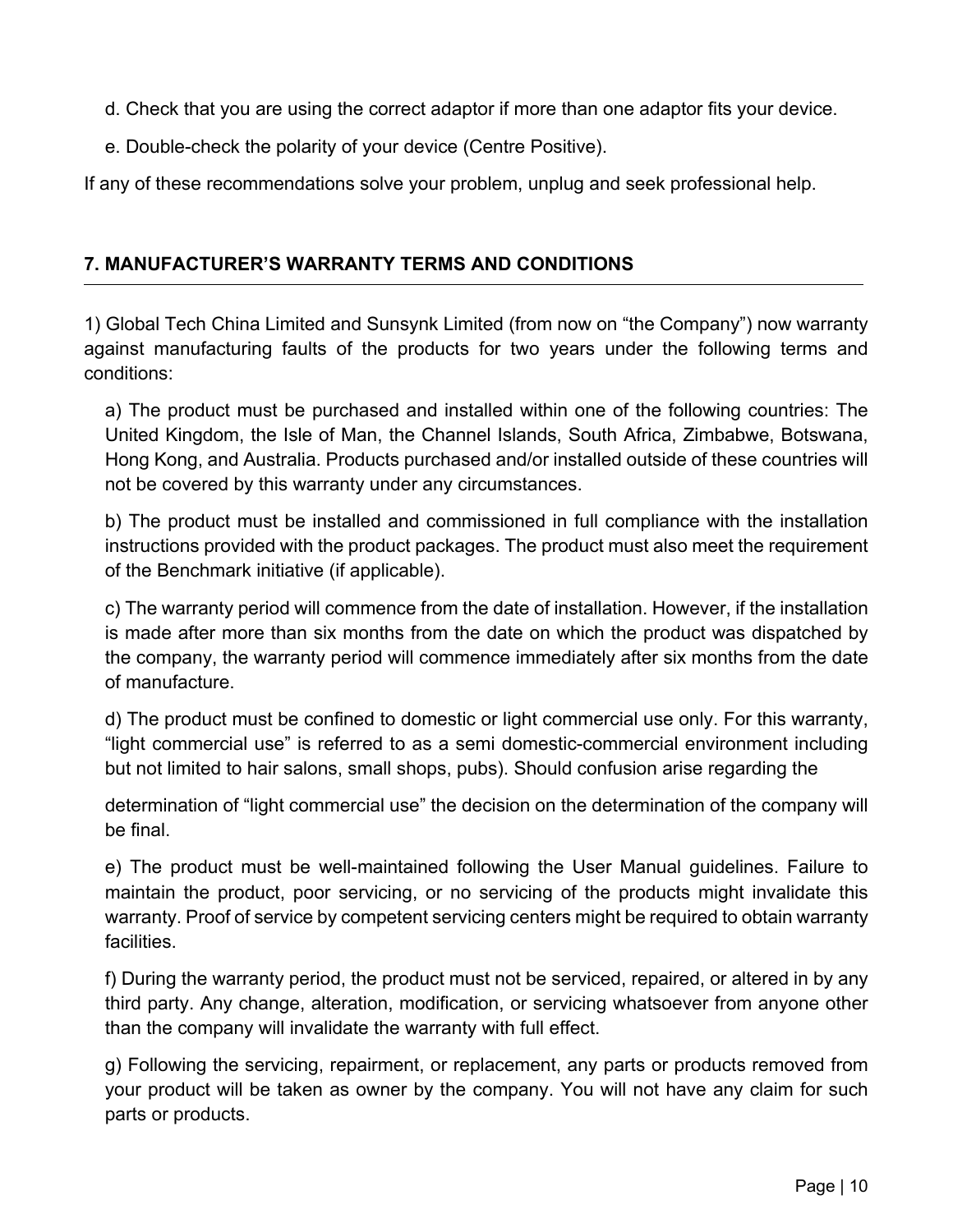2) Warranty Limitations

This warranty does not include:

a) Any condition resulting from other than ordinary residential wear or any use for which the product was not intended, such as use in rental or contract trade or commercial use;

b) Any condition resulting from incorrect or inadequate maintenance or car;

c) Damage resulting from misuse, abuse, negligence, accidents, theft, tempering, flood, explosion, lightning, storms, frost, shipping damage, adverse weather or any other similar event;

d) Dissatisfaction due to buyer's remorse;

e) Normal wear and tear;

f) Damages incurred during transportation;

g) Damages incurred during assembly or maintenance (unless assembly or maintenance has been carried out by the company);

h) Any unauthorized adjustments made to the product by a third party;

3) The company makes no express warranty or condition, whether written or oral, and the company expressly disclaims all warranties and conditions not stated in this limited warranty. The company disclaims all implied warranties or conditions, including any implied warranties of merchantability and fitness for a particular purpose.

4) All warranty claims must be filed by the consumer to the retailer of this product, who in turn is to contact the manufacturer regarding any warranty return or replacement. The company will not handle claims from the consumer directly. Please retain invoices for obtaining warranty facilities.

5) All claims under this Warranty Statement must be made within the warranty period.

6) The decision of the company regarding any issue relating to this warranty statement is final.

For more information, training videos, software upgrades, help line, forum please refer to http://www.sunsynk.com - Tech Support (Do not forget to register first on the website).



@energysolutions



**@sunsynkofficial**